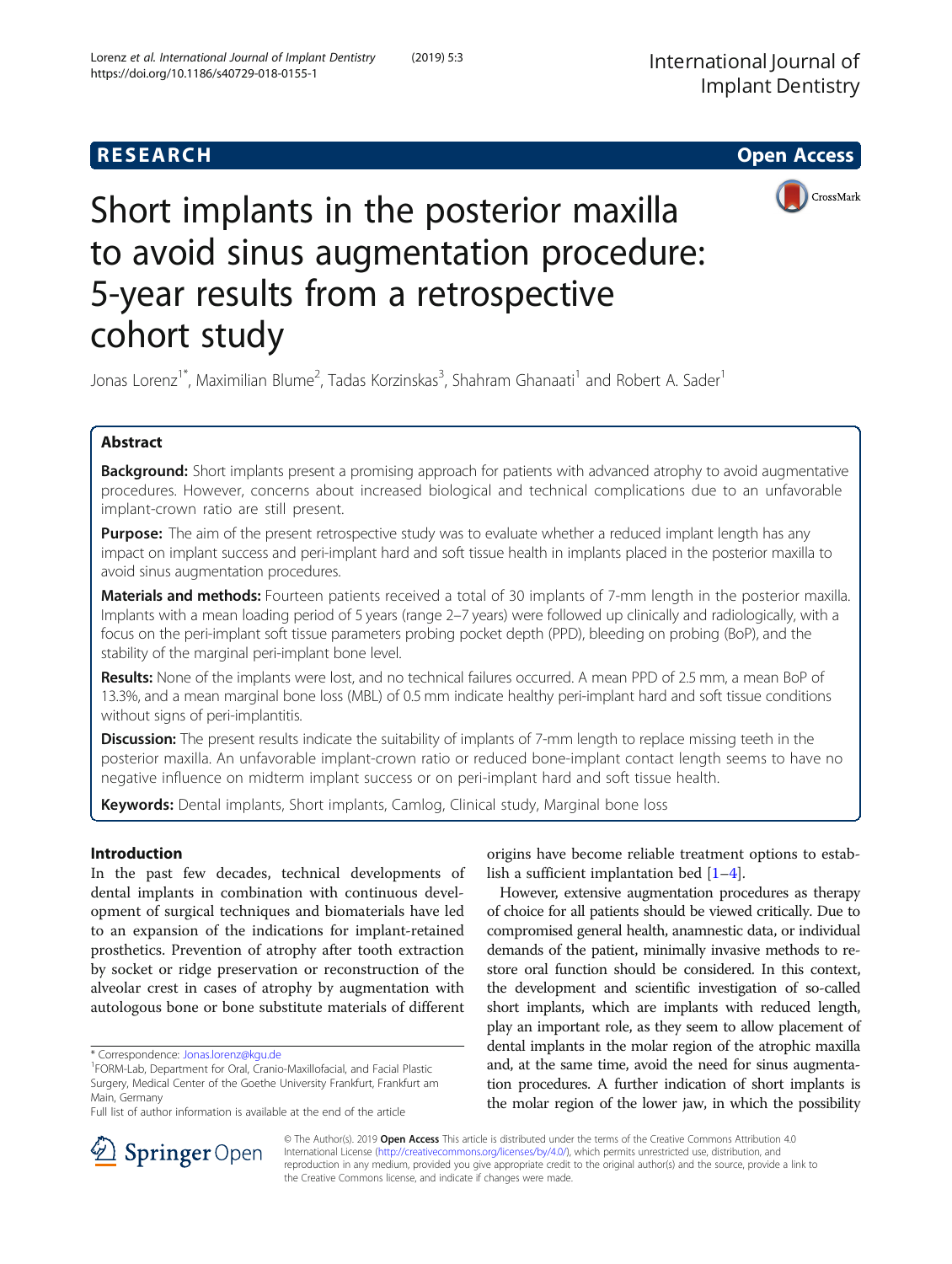of implant placement can be restricted due to the anatomical position of the nervus alveolaris inferioris.

Although short implants have been reported in the literature for several years, the term "short implants" is used quite heterogeneously to indicate implant lengths. While in the present study short implants with a length of 7 mm are investigated, Mangano et al. considered short implants to have a length of 8 mm [\[5](#page-6-0)]. This guiding value has also been reported as 8.5 mm, and even 10 mm, which indicates scientific disagreement on this topic [[6](#page-6-0), [7\]](#page-6-0).

Major concerns regarding technical and biological complications due to the increased crown-implant ratio in short-length implants have been expressed. In a systematic review, Blanes et al. excluded correlation between the occurrence of biological and technical complications and the crown-implant ratio of implant-supported reconstructions [\[8\]](#page-6-0). Especially regarding bone loss, the literature review showed that the crown-implant ratio does not influence peri-implant crestal bone loss. Similar findings are reported by Nunes et al., who reported that dental implants of 4-mm width and 7-mm length and implant-supported fixed prostheses with a crown-implant ratio larger than 2 had no positive correlation to marginal bone loss [\[9](#page-6-0)].

In the present retrospective study, implants of 7-mm length and a specific implant design, including a conical implant-abutment connection and platform switching, placed in the posterior maxilla were investigated by means of a clinical and radiological analysis after a mean loading period of 5 years. The aim of this study was to analyze whether a reduced implant length has any impact on implant success and peri-implant hard and soft tissue health.

#### Materials and methods

#### Study design and patient population

In the present retrospective study, 14 patients (5 females and 9 males) with a mean age of 63 years (34–80 years) received Conelog® Screw-line implants (Camlog Biotechnologies, Basle, Suisse) with a length of 7 mm. In total, 30 implants were clinically and radiologically investigated after a mean loading period of 5 years (range 2–7 years).

All patients from the Department for Oral, Cranio-Maxillofacial and Facial Plastic Surgery, Medical Center of Goethe University Frankfurt who received implants of 7-mm length in the posterior maxilla to avoid a sinus augmentation procedure within the past 7 years were screened. Furthermore, the implants had to be loaded for at least 2 years. The initial residual bone height varied between 6 and 8 mm, leading to a bicortical fixation of the implants. The kind of prosthetic restoration (removable/ fixed, splinted/un-splinted) was not defined as an inclusion/ exclusion criteria. Patients with incomplete data collection and those who refused to participate in the study were excluded. A total of 17 patients met the inclusion criteria, 14

of whom were available for follow-up investigation and were included in the present study.

The study was approved by the ethics commission of the medical department of Goethe University in Frankfurt am Main, Germany (79/18), and it was conducted according to the fifth revision of the World Medical Association Declaration of 2000 (version, 2008). All participating patients gave informed written consent to participate in the retrospective study and for publication of the obtained data.

All implants were placed at least 3 months after the extraction of teeth in the posterior maxilla that were not able be preserved. If necessary, minor guided bone regeneration (GBR) procedures were performed simultaneously with the implant placement using a xenogenous bone substitute material (Bio-Oss®, Geistlich Biomaterials, Wolhusen, Suisse). After a mean healing period of 4 months (range 4–5 months), prosthetic rehabilitation was performed, which included fixed single-crown prosthetics in 21 implants and removable implant-retained dentures in 9 implants. Out of the 21 implants restored with single-crown prosthetics, only 4 crowns in 2 patients were splinted (patient no. 1 and patient no. 4, Fig. [1](#page-2-0)). All 9 implants retaining removable prosthetics have been restored with electroplated telescopic crowns and are therefore also not primary splinted.

After a mean loading period of 5 years (range 2–7 years), the implants were clinically and radiologically analyzed to determine the overall implant success, mean survival and suitability for prosthetic rehabilitation, peri-implant hard and soft tissue health, and patient acceptance. Furthermore, peri-implant hard and soft tissue indices, such as bleeding on probing (BoP), probing pocket depth (PPD), marginal bone loss (MBL), and presence of peri-implant osteolysis, were analyzed.

Table [1](#page-3-0) gives an overview of the patient information, implant localization, and implant data for the retrospectively investigated implants.

#### Analyzed implant system

In the present retrospective study, Conelog® Screw-line implants (Camlog Biotechnologies, Basle, Suisse) of 7-mm length and of diameters of 3.8 mm, 4.3 mm, and 5.0 mm were used to replace missing teeth in the molar region of the maxilla. The implant system has a Morse-locking conical implant-abutment connection with platform switching and 3-point indexing. The Promote® surface of the implant system is manufactured by grit blasting and acid etching that support osseointegration.

## Clinical and radiological follow-up investigation

After a mean period of 5 years (range 2–7 years), the patients were clinically and radiologically investigated at the Department for Oral, Cranio-Maxillofacial, and Facial Plastic Surgery of the Medical Center of Goethe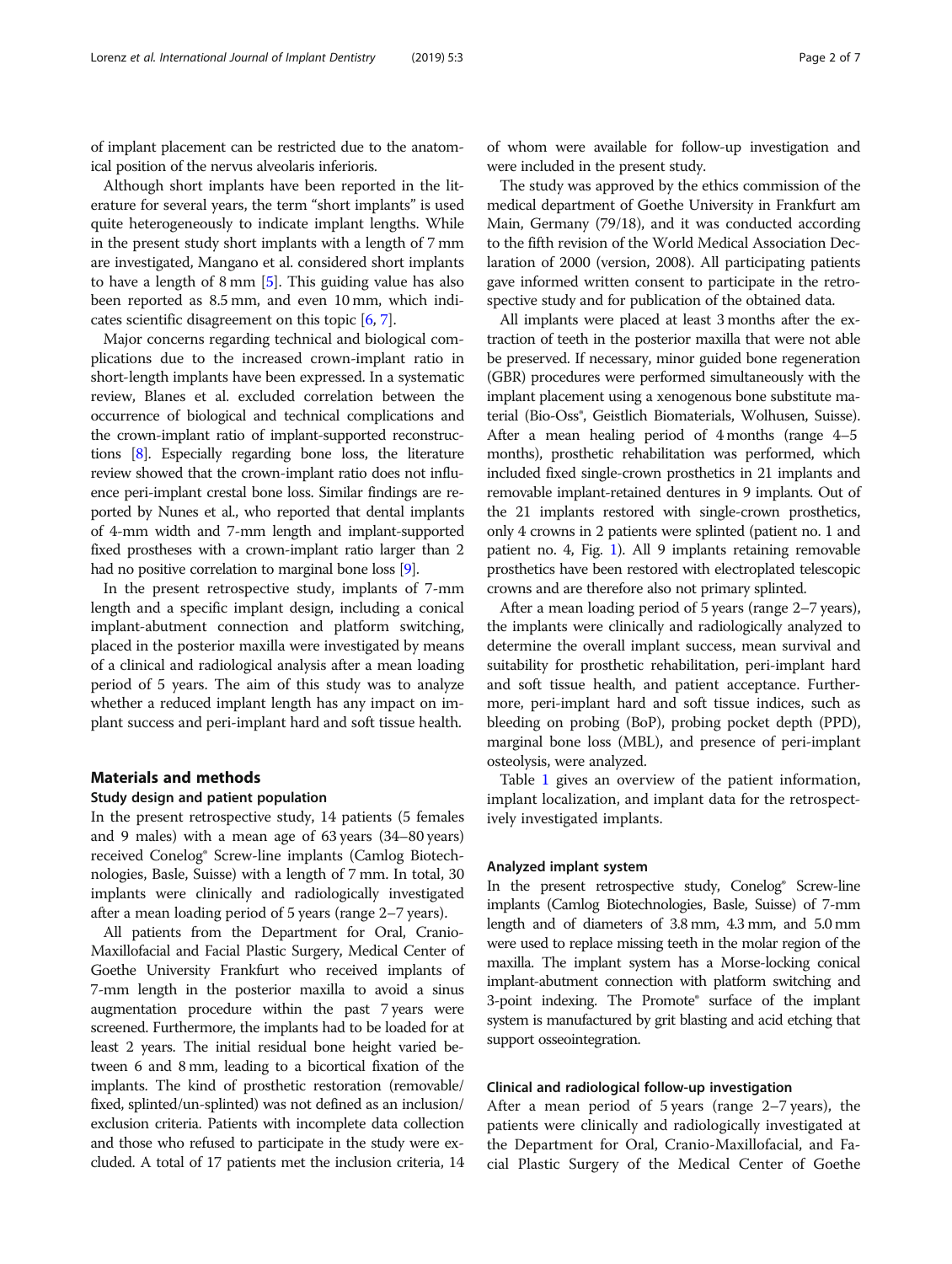Fig. 1 The clinical images of patient 4, with implant-supported single crowns in regions 26 and 27. No signs of a peri-implant infection, mucositis, peri-implantitis, or marginal bone loss were detected. a Occlusal view. **b** Left-side view. c Orthopantogram. d Close-up radiographic view

University Frankfurt according to previously published methods [[1,](#page-6-0) [3,](#page-6-0) [10\]](#page-6-0).

The following parameters were investigated to determine the clinical suitability of the short-length implants and the peri-implant hard and soft tissue stability: implant survival, i.e., implants being in situ and suitable for prosthetic restoration; the width and thickness of the peri-implant keratinized gingiva (in mm); PPD (in mm); BoP; radiologically calculated MBL; and presence of peri-implant osteolysis. The PPD was measured at 4 sites (mesio-buccal, distal-buccal, mesio-oral, and disto-oral) with a blunt periodontal probe. Simultaneously, to the measurement of the probing pocket depths, the peri-implant soft tissue was checked to see if the probing provoked bleeding (BoP). The peri-implant MBL was calculated at digitally recorded perpendicular single-tooth images taken routinely after implant insertion and for the regular follow-up checks. The distance between the peri-implant marginal bone level and the implant shoulder serving as reference point was measured. Bone loss was measured mesially and distally, and a mean bone loss value from these measurements was calculated.

# Investigation parameters

- Implant being in situ and suitable for prosthetic rehabilitation
- Buccal width and thickness of peri-implant keratinized gingiva
- Probing depth (at 4 sites per implant)
- BoP (per implant)
- Peri-implant bone loss
- Presence of peri-implant osteolysis

# Results

# Clinical results

After patient screening was performed, 30 implants in the premolar and molar regions of the upper jaw in 14 patients met the inclusion criteria and were clinically and radiologically followed up according to the study protocol. The aim of the follow-up investigation was to analyze whether implants of 7-mm length are suitable for prosthetic rehabilitation in the atrophic maxilla to avoid a sinus augmentation procedure.



<span id="page-2-0"></span>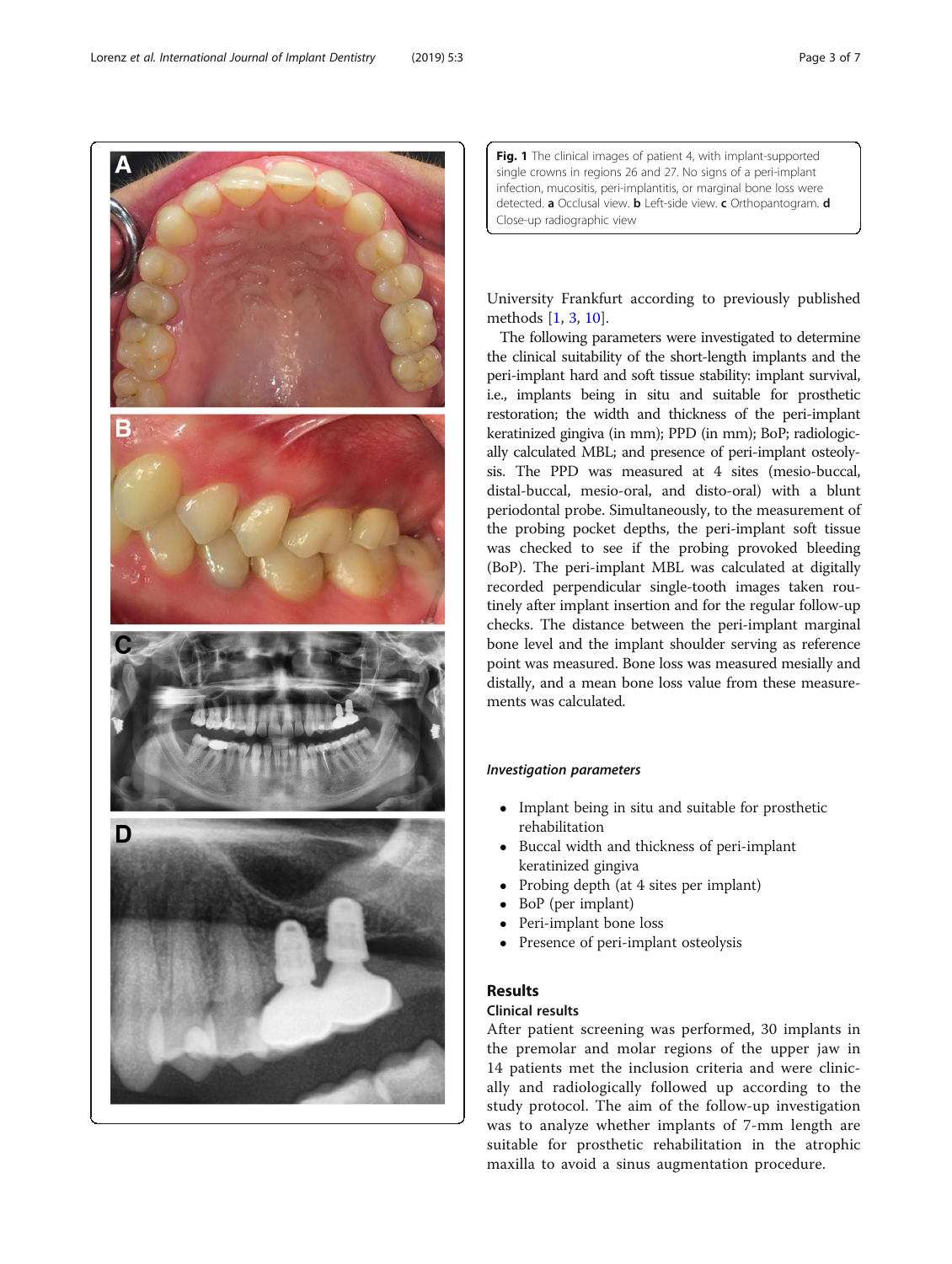| Patient                  | Gender (m/f) | Age (years) | Implant-localization (region) | Implant-diameter (mm)<br>Implant-length (mm) |                          | Prosthetic rehabilitation |  |
|--------------------------|--------------|-------------|-------------------------------|----------------------------------------------|--------------------------|---------------------------|--|
| $\mathbf{1}$             | ${\sf m}$    | 52          | 26                            | 4.3                                          | $\overline{7}$           |                           |  |
|                          |              |             | 27                            | 4.3                                          | $\overline{7}$           | f.p.                      |  |
|                          |              |             | 16                            | 4.3                                          | $\overline{7}$           | f.p.                      |  |
| $\overline{2}$           | m            | $72\,$      | 15                            | 4.3                                          | $\overline{7}$           | r.p.                      |  |
| $\mathsf 3$              | f            | 73          | 15                            | 4.3                                          | $\overline{7}$           | r.p.                      |  |
|                          |              |             | 25                            | 4.3                                          | $\overline{7}$           | r.p.                      |  |
| $\overline{4}$           | $\mathsf f$  | 34          | 26                            | 3.8                                          | $\overline{\phantom{a}}$ | f.p.                      |  |
|                          |              |             | 27                            | 3.8                                          | $\overline{7}$           | f.p.                      |  |
| $\mathsf S$              | $\mathsf{m}$ | $73$        | 14                            | 3.8                                          | $\overline{7}$           | f.p.                      |  |
|                          |              |             | 15                            | 3.8                                          | $\overline{7}$           | f.p.                      |  |
|                          |              |             | 25                            | 3.8                                          | $\overline{7}$           | f.p.                      |  |
| 6                        | m            | 55          | 15                            | 4.3                                          | $\overline{7}$           | f.p.                      |  |
|                          |              |             | 24                            | 3.8                                          | $\overline{7}$           | f.p.                      |  |
| $\overline{\mathcal{I}}$ | $\mathsf f$  | 83          | 24                            | 3.8                                          | $\overline{\phantom{a}}$ | r.p.                      |  |
|                          |              |             | 26                            | 4.3                                          | $\overline{7}$           | r.p.                      |  |
| $\,8\,$                  | $\mathsf{m}$ | 62          | 16                            | 5                                            | $\overline{\phantom{a}}$ | f.p.                      |  |
|                          |              |             | 26                            | 5                                            | $\overline{7}$           | f.p.                      |  |
| 9                        | ${\sf m}$    | 67          | 16                            | 5                                            | $\overline{7}$           | r.p.                      |  |
|                          |              |             | 26                            | 5                                            | $\overline{7}$           | r.p.                      |  |
| 10                       | f            | 56          | 16                            | 3.8                                          | $\overline{7}$           | f.p.                      |  |
|                          |              |             | $17\,$                        | 4.3                                          | $\overline{\mathcal{I}}$ | f.p.                      |  |
| 11                       | m            | 74          | 23                            | 3.8                                          | $\overline{7}$           | r.p.                      |  |
|                          |              |             | 24                            | 4.3                                          | $\overline{7}$           | r.p.                      |  |
| 12                       | m            | 54          | 16                            | 4.3                                          | $\overline{7}$           | f.p.                      |  |
|                          |              |             | $17\,$                        | 4.3                                          | $\overline{7}$           | f.p.                      |  |
|                          |              |             | 26                            | 3.8                                          | $\overline{\phantom{a}}$ | f.p.                      |  |
| 13                       | f            | 56          | 16                            | 4.3                                          | $\overline{7}$           | f.p.                      |  |
|                          |              |             | 17                            | 5.0                                          | $\overline{7}$           | f.p.                      |  |
| 14                       | m            | 80          | 25                            | 4.3                                          | $\overline{7}$           | f.p.                      |  |
| Total/mean:              | 5*f; 9*m     | 63          | $30\,$                        | 14*4.3; 6*5.0; 10*3.8                        | 30*7 mm                  | 21*f.p., 9*r.p            |  |

<span id="page-3-0"></span>Table 1 An overview of the patient information, implant localization, and implant data from the retrospectively investigated implants

f female, m male, f.p. fixed prosthetics, r.p. removable prosthetics,  $*$  e.g. 5 female and 9 male patients

After a mean loading period of 5-years, all 30 implants were in situ and suitable for prosthetic rehabilitation (survival rate of 100%). All implants were stable without signs of mobility. Twenty-one implants were restored with cement-retained fixed crowns, while 9 implants were restored with removable superstructures. Removable superstructures have been restored with electroplated telescopic crowns and have therefore not been primary splinted. Also, the majority of fixed superstructures (17) have been un-splinted single crowns, while only 4 implants in 2 patients have been restored with splinted single crowns. No major complications during healing and loading were recorded.

Analysis of the width and thickness of peri-implant keratinized gingiva indicated a mean peri-implant keratinized gingiva thickness of 1.8 mm (1–3 mm) and peri-implant keratinized gingiva width of 2.0 mm (1–3 mm). Gingival recessions of 1 mm at the facial contour were detected in 4 implants, which led to exposition of the implant shoulder.

Measurements of the PPD were recorded at four sites per implant (mesio-buccal, disto-buccal, mesio-oral, and disto-oral) and indicated a mean PPD of 2.5 mm (1–5 mm). The inflammatory conditions of the peri-implant tissue, which were analyzed by recording bleeding after measuring the PPD, indicated BoP in 4 of the 30 implants, so the BoP ratio was 13.3%. A distinct correlation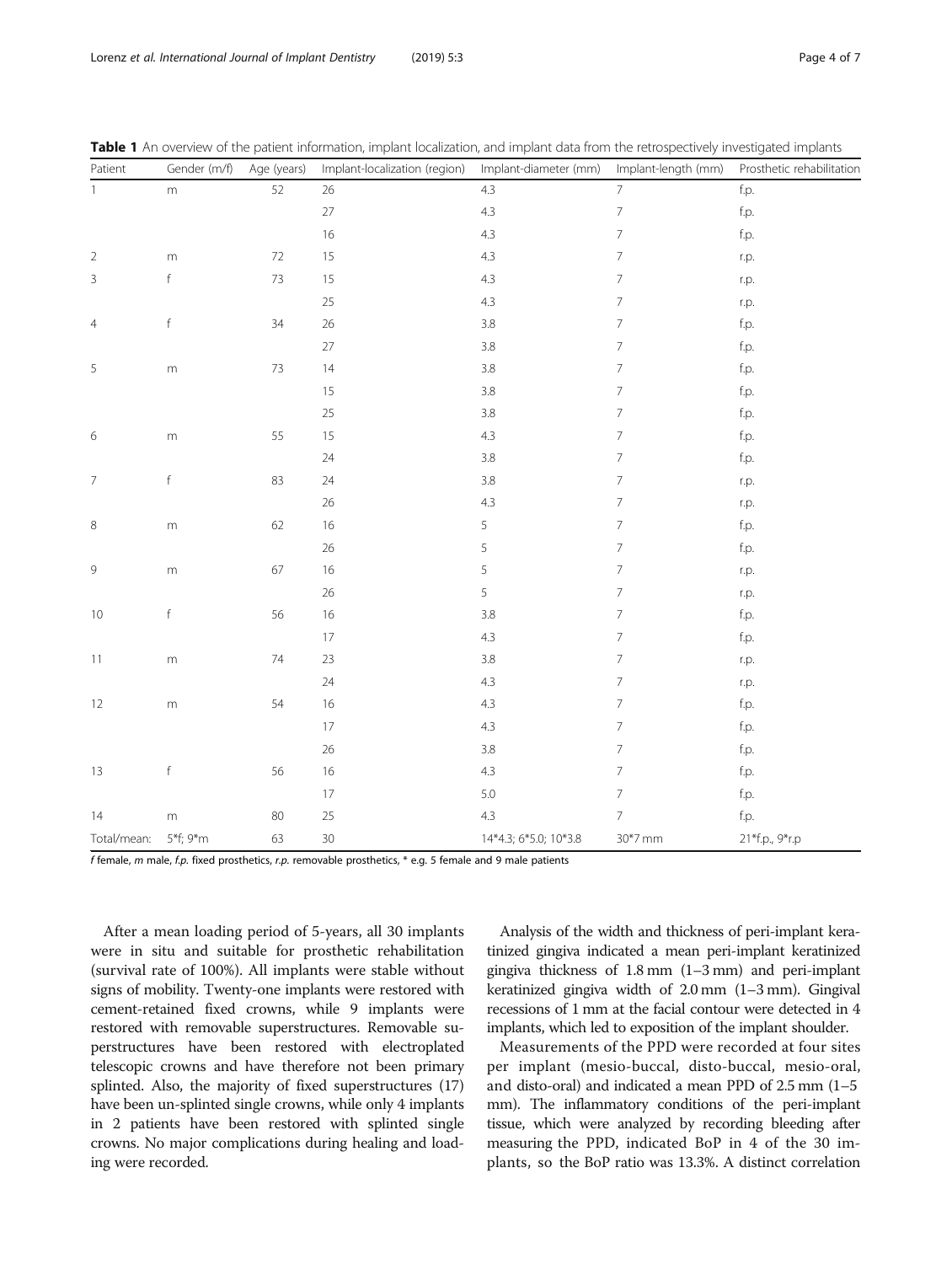between an increased PPD and increased BoP was shown, as the BoP was recorded at most implants presenting with PPDs of more than 4 mm. The entire clinical follow-up investigated revealed no impact of prosthetic restorations (fixed or removable, splinted or un-splinted prosthetics) on per-implant soft-tissue health.

## Radiological results

To analyze peri-implant bone loss over the study period of 5 years, digitally recorded perpendicular single-tooth images recorded immediately after implant placement and at the follow-up investigation were compared.

A mean total peri-implant marginal bone loss of 0.5 mm, ranging from 0 to 1.5 mm, was shown. Sub-analysis indicated mesial peri-implant bone loss of 0.4 mm and distal peri-implant bone loss of 0.6 mm. Furthermore, no signs of acute peri-implant infection or peri-implant osteolysis were presented, and no difference regarding prosthetic restoration could be observed (Table 2).

Table 2 An overview of the results of the clinical and radiological follow-up investigation

| Patient        | Implant-<br>localization $(+/-)$<br>(region) |                          | Implant-loss Buccal width<br>of keratinized<br>peri-implant<br>gingiva (mm) | Buccal thickness<br>of keratinized<br>peri-implant<br>gingiva (mm) | Probing depth<br>(mm) at four sites probing $(+/-)$<br>(mb, db, mo, do) | Bleeding on<br>(per implant) | Marginal bone<br>loss (mm)<br>(mesially<br>and distally)             | Recession<br>(mm)      | Presence of<br>peri-implant<br>osteolysis<br>$(+/-)$ |
|----------------|----------------------------------------------|--------------------------|-----------------------------------------------------------------------------|--------------------------------------------------------------------|-------------------------------------------------------------------------|------------------------------|----------------------------------------------------------------------|------------------------|------------------------------------------------------|
| $\mathbf{1}$   | 26                                           | $\overline{\phantom{0}}$ | $\overline{2}$                                                              | $\overline{2}$                                                     | 3, 2, 2, 2                                                              | $\overline{\phantom{0}}$     | 0, 0                                                                 | $\equiv$               |                                                      |
|                | 27                                           |                          | $\overline{2}$                                                              | $\sqrt{2}$                                                         | 2, 3, 2, 3                                                              |                              | 0, 0                                                                 |                        |                                                      |
|                | 16                                           | $\equiv$                 | 3                                                                           | 3                                                                  | 2, 2, 2, 2                                                              | $\overline{\phantom{0}}$     | 0, 0.5                                                               | L.                     | $\overline{a}$                                       |
| $\overline{2}$ | 15                                           | $\overline{a}$           | $\mathbf{1}$                                                                | $\mathbf{1}$                                                       | 3, 3, 2, 2                                                              | $\overline{\phantom{0}}$     | 1, 1                                                                 | -                      | $\overline{\phantom{0}}$                             |
| $\mathsf 3$    | 15                                           | $\overline{\phantom{0}}$ | $\overline{2}$                                                              | 3                                                                  | 2, 3, 2, 2                                                              |                              | 0, 0                                                                 | L                      | $\overline{\phantom{0}}$                             |
|                | 25                                           |                          | $\sqrt{2}$                                                                  | $\sqrt{2}$                                                         | 2, 2, 2, 2                                                              |                              | 0, 0                                                                 |                        | $\overline{\phantom{0}}$                             |
| 4              | 26                                           | $\overline{\phantom{0}}$ | 3                                                                           | 3                                                                  | 3, 2, 2, 2                                                              |                              | 0, 0.5                                                               | $\overline{a}$         | $\overline{\phantom{0}}$                             |
|                | 27                                           | $\overline{\phantom{0}}$ | $\overline{2}$                                                              | $\sqrt{2}$                                                         | 3, 3, 2, 2                                                              |                              | 0.5, 0.5                                                             |                        | $\overline{\phantom{0}}$                             |
| 5              | 14                                           | $\overline{\phantom{0}}$ | $\mathsf 3$                                                                 | $\sqrt{2}$                                                         | 2, 2, 3, 2                                                              |                              | 0, 0.5                                                               |                        | $\overline{\phantom{0}}$                             |
|                | 15                                           |                          | $\sqrt{2}$                                                                  | $\sqrt{2}$                                                         | 2, 3, 2, 2                                                              |                              | 0.5, 1                                                               |                        |                                                      |
|                | 25                                           |                          | $\sqrt{2}$                                                                  | $\overline{2}$                                                     | 2, 2, 1, 2                                                              |                              | 0, 0.5                                                               |                        | $\overline{\phantom{0}}$                             |
| 6              | 15                                           |                          | $\mathsf 3$                                                                 | $\sqrt{2}$                                                         | 1, 1, 2, 1                                                              |                              | 0, 0                                                                 |                        |                                                      |
|                | 24                                           |                          | 3                                                                           | $\sqrt{2}$                                                         | 2, 2, 3, 3                                                              |                              | 0, 1                                                                 |                        |                                                      |
| 7              | 24                                           | $\equiv$                 | $\mathbf{1}$                                                                | $\mathbf{1}$                                                       | 2, 3, 2, 2                                                              |                              | 0.5, 0.5                                                             | $\overline{a}$         | $\overline{\phantom{0}}$                             |
|                | 26                                           | $\overline{a}$           | $\mathbf{1}$                                                                | $\mathbf{1}$                                                       | 3, 3, 3, 3                                                              | $\overline{\phantom{0}}$     | 0.5, 0.5                                                             | $\overline{a}$         | $\overline{\phantom{0}}$                             |
| 8              | 16                                           | $\overline{a}$           | $\overline{2}$                                                              | $\overline{2}$                                                     | 3, 3, 4, 4                                                              | $\overline{\phantom{a}}$     | 1, 1                                                                 | $\overline{a}$         | $\overline{\phantom{0}}$                             |
|                | 26                                           |                          | $\overline{2}$                                                              | $\sqrt{2}$                                                         | 3, 4, 3, 4                                                              | $\overline{a}$               | 1, 1                                                                 | $\overline{a}$         | $\overline{\phantom{0}}$                             |
| 9              | 16                                           | $\equiv$                 | $\mathbf{1}$                                                                | $\mathbf{1}$                                                       | 3, 4, 3, 3                                                              | $\overline{\phantom{0}}$     | 0.5, 0.5                                                             | $\mathbf{1}$           | $\overline{\phantom{0}}$                             |
|                | 26                                           | $\overline{\phantom{0}}$ | $\mathbf{1}$                                                                | $\mathbf{1}$                                                       | 3, 3, 3, 3                                                              | $\qquad \qquad -$            | 0.5, 0.5                                                             | $\mathbf{1}$           | $\overline{\phantom{0}}$                             |
| 10             | 16                                           |                          | $\overline{2}$                                                              | $\overline{2}$                                                     | 3, 3, 4, 4                                                              |                              | 1, 1                                                                 |                        |                                                      |
|                | 17                                           |                          | $\overline{2}$                                                              | $\mathbf{1}$                                                       | 3, 3, 4, 3                                                              | $+$                          | 1, 1.5                                                               | $\overline{a}$         |                                                      |
| 11             | 23                                           |                          | $\mathbf{1}$                                                                | $\mathbf{1}$                                                       | 4, 3, 3, 5                                                              |                              | 1, 1                                                                 | $\mathbf{1}$           |                                                      |
|                | 24                                           | $\overline{\phantom{0}}$ | $\mathbf{1}$                                                                | $\mathbf{1}$                                                       | 5, 4, 2, 3                                                              | $+$                          | 1, 1                                                                 | $\mathbf{1}$           | $\overline{\phantom{0}}$                             |
| 12             | 16                                           | $\overline{\phantom{0}}$ | $\sqrt{2}$                                                                  | $\sqrt{2}$                                                         | 2, 2, 2, 2                                                              |                              | 0, 0.5                                                               | -                      | $\overline{\phantom{0}}$                             |
|                | 17                                           |                          | $\sqrt{2}$                                                                  | $\sqrt{2}$                                                         | 2, 3, 2, 2                                                              |                              | 0.5, 0.5                                                             |                        |                                                      |
|                | 26                                           |                          | $\sqrt{2}$                                                                  | $\sqrt{2}$                                                         | 2, 2, 2, 2                                                              |                              | 0, 0                                                                 |                        |                                                      |
| 13             | 16                                           |                          | $\overline{2}$                                                              | $\sqrt{2}$                                                         | 2, 3, 2, 2                                                              |                              | 0, 1                                                                 |                        |                                                      |
|                | 17                                           | $\overline{a}$           | $\overline{2}$                                                              | $\sqrt{2}$                                                         | 2, 2, 2, 3                                                              | $\overline{\phantom{0}}$     | 1, 1                                                                 |                        |                                                      |
| 14             | 25                                           | $\equiv$                 | 3                                                                           | $\overline{2}$                                                     | 2,1,1,2                                                                 | $\equiv$                     | 0, 0.5                                                               |                        | $\overline{\phantom{0}}$                             |
| Total/mean: 30 |                                              | $\mathbf 0$              | 2.0 <sub>mm</sub><br>$(1-3 mm)$                                             | $1.8 \, \text{mm}$<br>$(1-3 mm)$                                   | 2.5 mm (1-5 mm) 13.3% of                                                | implants                     | $0.5$ mm<br>$(0-1.5$ mm $)$<br>mesially: 0.4 mm;<br>distally: 0.6 mm | 13.3% of 0<br>implants |                                                      |

mb mesio-buccal, db disto-buccal, mo mesio-oral, do disto-oral, + present, − absent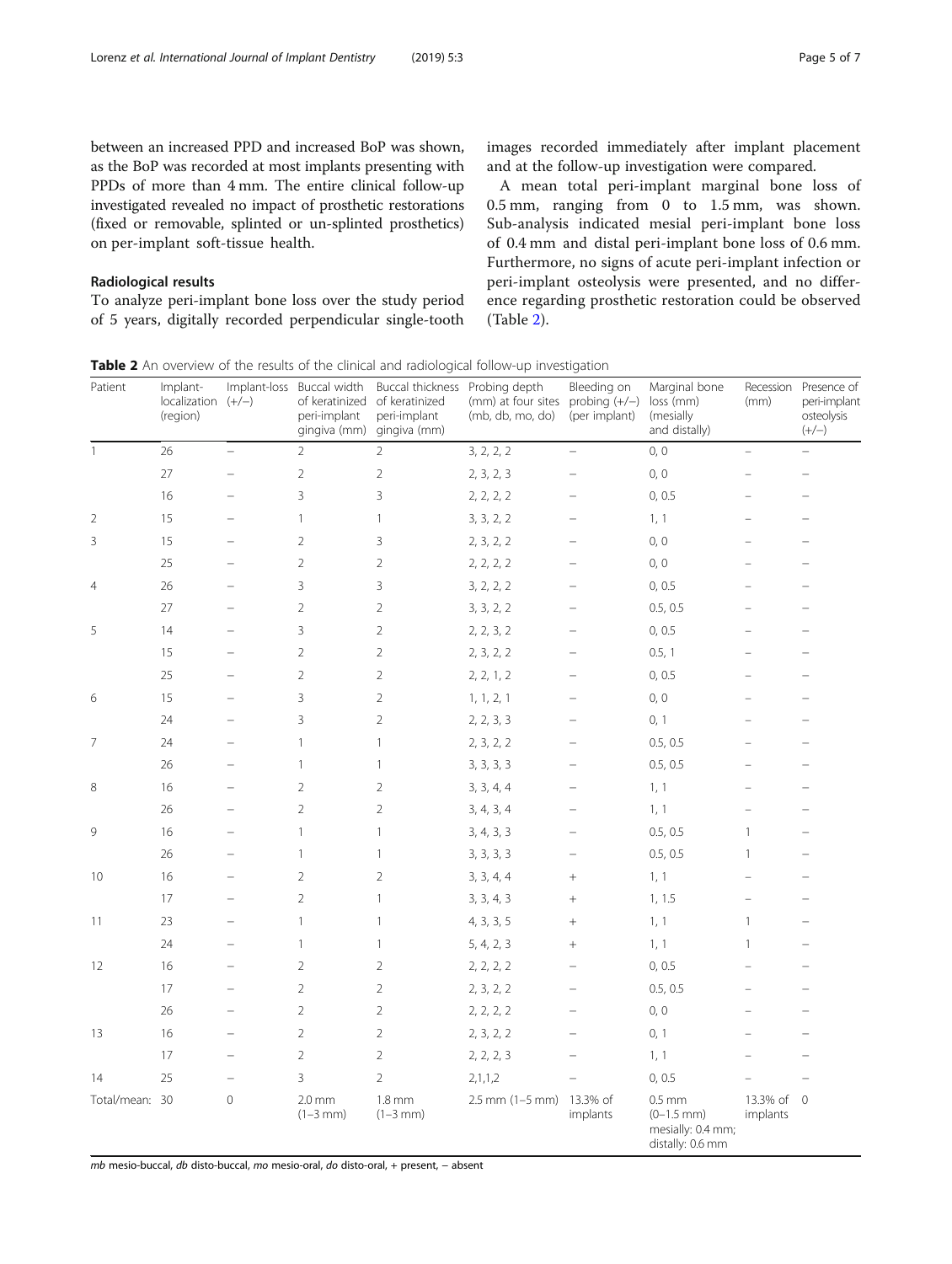## **Discussion**

In the present retrospective study, dental implants of reduced length (7 mm) that were placed in the posterior maxilla to avoid sinus augmentation procedure were clinically and radiologically followed up after a mean loading period of 5 years. The clinical and radiological results demonstrate successful midterm results regarding implant survival and peri-implant hard and soft tissue health. Low levels of bleeding on probing and the probing pocket depths indicate the absence of acute or chronical peri-implantitis and are therefore in accordance with the low values of peri-implant bone loss observed. Furthermore, the obtained favorable clinical and radiological results seemed to be independent of the applied prosthetic rehabilitation, as both, fixed and removable and splinted and un-splinted prosthetics, did not show any difference in clinical and radiological results.

Although bone augmentation procedures, such as sinus augmentation procedures, are frequently performed and well researched, patient demands tend to indicate minimally invasive treatments and reduced treatment periods [[11](#page-6-0)]. The technical progress in implant materials and design over the past decades led to an expansion of the available implant diameters and lengths and, consequently, increased the ability to replace missing teeth, even in patients with reduced alveolar ridge dimensions. However, the acceptance of implants with reduced length, and, therefore, often an increased implant-crown ratio and associated adverse loading forces, is still reduced compared to standard-length implants. Research of the literature shows that most of these concerns are unfounded. Randomized clinical trials as well as systematic reviews show comparable clinical mid- and even partial long-term results when comparing "short implants" and conventional implants placed in combination with augmentative procedures. In a randomized multicenter study, the efficacy of short (5 or 6 mm long) dental implants compared to 10 mm or longer implants placed in crestally lifted sinuses indicated no significant differences regarding prosthesis and implant failures, complications, and radiographic peri-implant marginal bone level changes after a follow-up period of 3 years [\[12\]](#page-6-0).

In a systematic review, Lemos et al. compared short implants with a length of 8 mm or less to standard implants (larger than 8 mm) placed in posterior regions of the maxilla and mandible. The authors reviewed 13 studies with a total of 1269 patients who had received a total of 2631 dental implants. Short implants showed marginal bone loss, prosthetic failures, and complication rates similar to those of standard implants. Therefore, short implants have been considered a reliable treatment for posterior jaws, especially in patients who require complementary surgical procedures [[13](#page-6-0)].

In addition to biological complications, such as marginal bone loss, an increased crown-implant ratio has been suggested to increase the risk for technical complications of implant components. In an in vitro investigation, the influence of increased crown-to-implant ratios and mechanical stress on fracture and screw loosening was investigated. It was shown that an increased crown-implant ratio does not positively correlate with more frequent technical complications such as screw loosening [\[14\]](#page-6-0).

Within the limits of the present single-arm study, such as the limited number of patients (14) and the midterm observation period of 5 years, implants with a length of 7 mm are suitable to replace missing teeth in the posterior maxilla and avoid sinus augmentation procedures. Though the literature reports predominantly satisfying results, further performance of prospective multicenter studies with high scientific evidence seems to be important to overcome the continued concerns about increased technical and biological susceptibility.

### Conclusion

The present retrospective study analyzed the clinical and radiological performance of dental implants of 7-mm length in the posterior maxilla used to avoid sinus augmentation procedures. After a mean period of loading of 5 years, a survival rate of 100% and an absence of peri-implant infections were detected, which leads to the conclusion that "short implants" are a reliable treatment option to avoid sinus augmentation procedures and replace missing teeth in the posterior maxilla.

#### Abbreviations

−: Absent; +: Present; BoP: Bleeding on probing; db: Disto-buccal; do: Disto-oral; f: Female; f.p.: Fixed prosthetics; m: Male; mb: Mesio-buccal; MBL: Marginal bone loss; mo: Mesio-oral; PPD: Probing pocket depth; r.p.: Removable prosthetics

#### Acknowledgements

Not applicable

#### Funding

This study was supported by a grant from the Camlog Foundation.

#### Availability of data and materials

The datasets used and analyzed during the current study are available from the corresponding author on reasonable request.

#### Authors' contributions

JL contributed to the concept/design of the study, acquisition, surgical treatment, analysis and interpretation of data for the work, drafting the paper and revising it critically. MB contributed to the concept/design of the study, secured the funding, and helped in the prosthetic treatment. TK contributed to the acquisition, analysis and interpretation of data for the work, and drafting of the paper and revising it critically. SG contributed to the concept/design of the study, secured the funding, and drafted the article. RS contributed to the drafting of the paper and revising it critically and agreed to be accountable for all aspects of the work in ensuring that questions related to the accuracy or integrity of any parts of the work are appropriately investigated and resolved. All authors approved of the final version to be published.